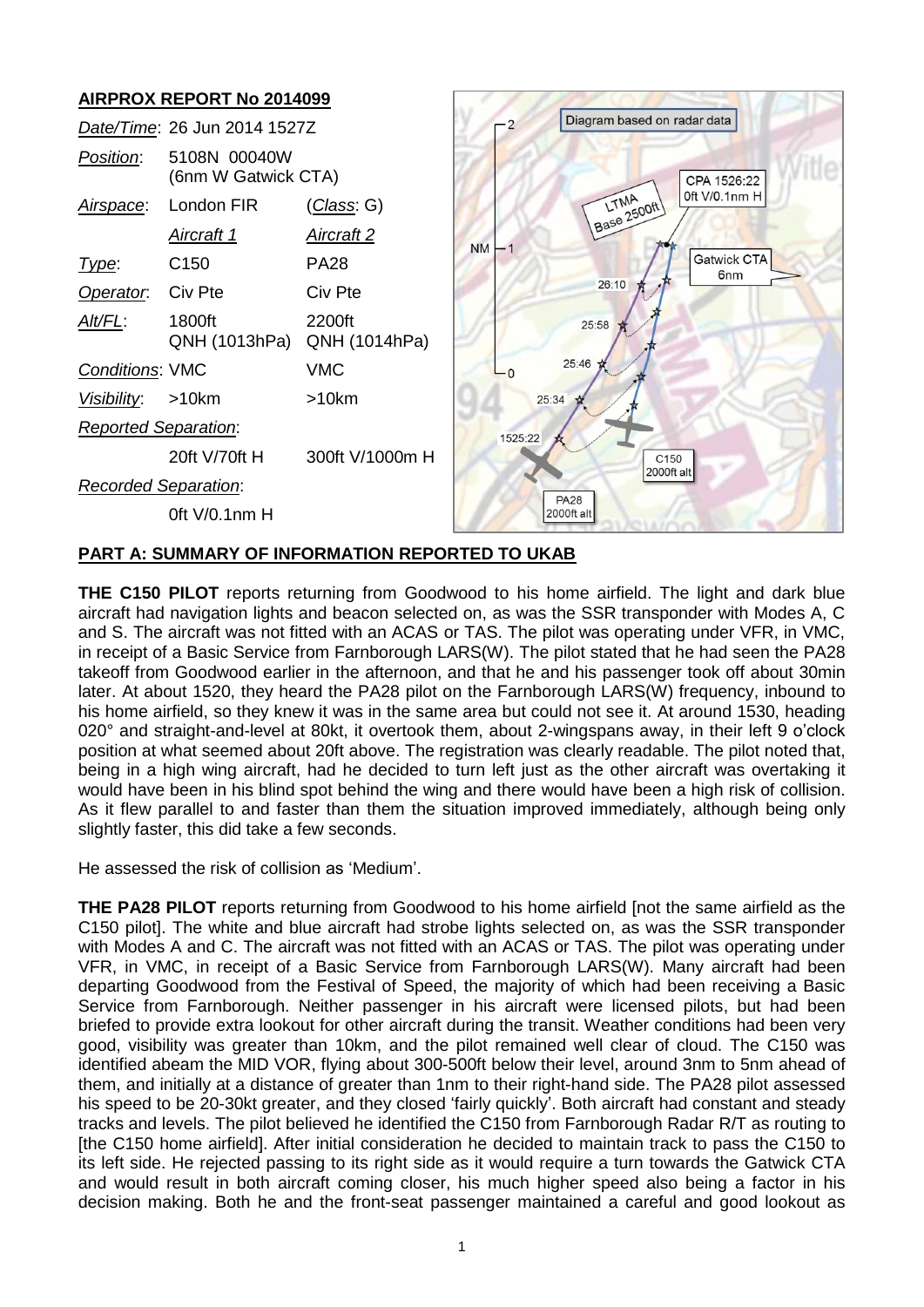they overtook the C150 and ensured adequate horizontal separation. Neither aircraft received a traffic advisory from Farnborough Radar and Farnborough radio traffic was 'fairly minimal' at that point of the flight. At no point did the PA28 pilot feel the conduct of the flight or the relative position to the C150 constituted an Airprox.

He assessed the risk of collision as 'None'.

### **Factual Background**

The weather at Farnborough was recorded as follows:

METAR EGLF 261520Z 15007KT 110V200 9999 FEW047 20/10 1013=

### **Analysis and Investigation**

### **CAA ATSI**

Both pilots were operating under VFR in receipt of a Basic Service from Farnborough LARS(W).

ATSI had access to Farnborough RTF and area radar recording, together with the written report from the C150 pilot. The Airprox was not reported to Farnborough and the controller had no recollection of the event.

The Farnborough controller's workload was assessed as medium with a very busy frequency. At 1513:37, the C150 pilot was one of three pilots who called Farnborough LARS (W) at the same time. The C150 pilot reported three miles north of Goodwood, en-route to his home airfield, and requested a Basic Service. The controller passed the QNH of 1014hPa and agreed a Basic Service, allocating a squawk of 0460.

At 1517:48, the PA28 pilot contacted Farnborough, reported at 2200ft en-route from Goodwood to his home airfield and requested a Basic Service. The Farnborough controller agreed a Basic Service and allocated a squawk of 0450.

At 1521:26, the horizontal distance between the two aircraft was 4.9nm, see Figure 1.



Figure 1: Swanwick MRT at 1521:26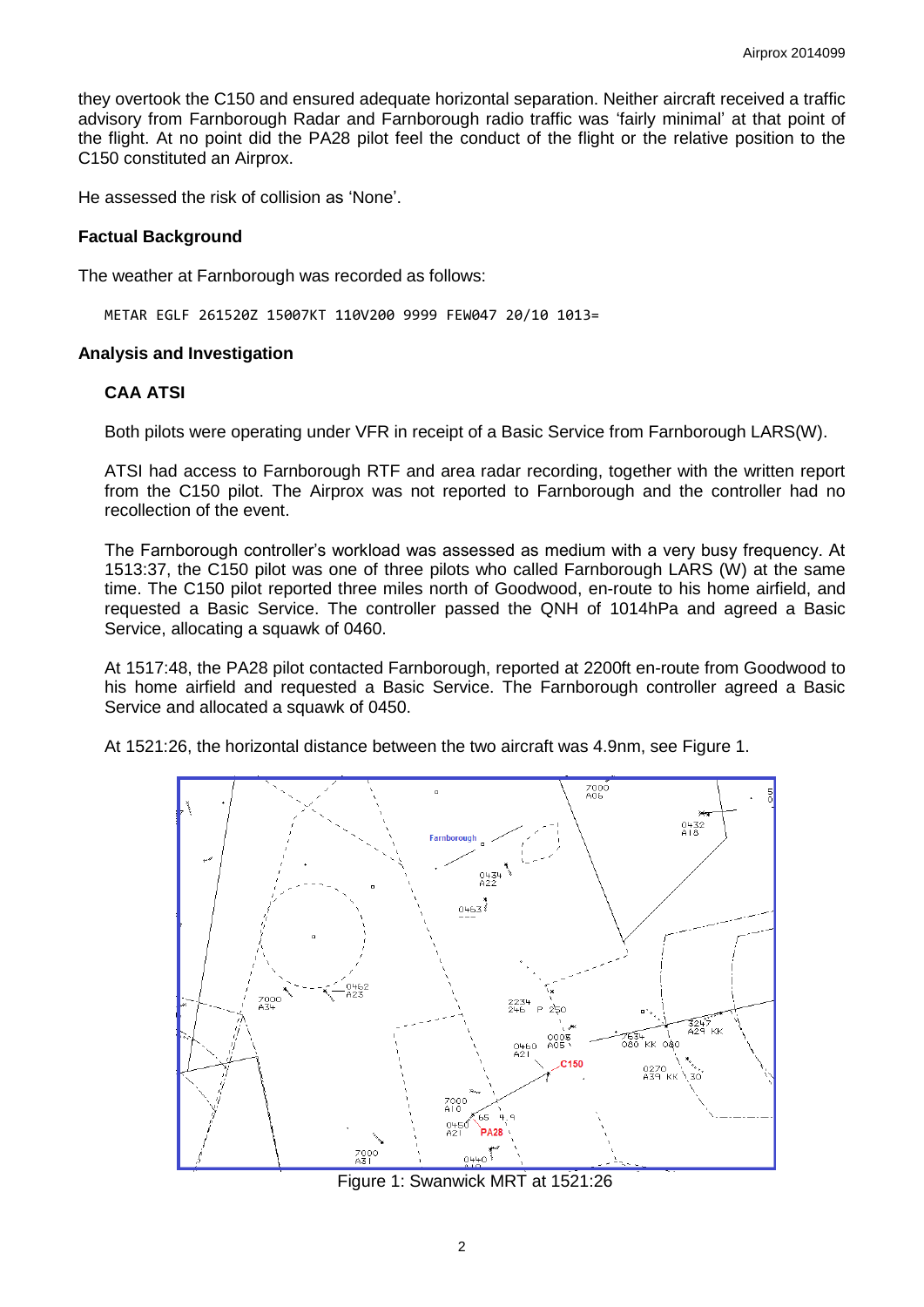At 1524:22, the C150 pilot completed a right-hand orbit and the lateral distance between the aircraft reduced to 2.5nm. The two aircraft then began to converge with the groundspeed of the PA28 being 20kt greater than that of the C150. At 1525:08, the lateral distance between the aircraft was 0.8nm, see Figure 2.



Figure 2: Swanwick MRT at 1525:08

The PA28 continued to overhaul the C150 and, at 1526:22, it passed 0.1nm west of the C150 at the same level, see Figure 3.



Figure 3: Swanwick MRT at 1526:22

By 1526:38, the PA28 was 0.1nm ahead of the C150 and pulling away ahead, see Figure 4.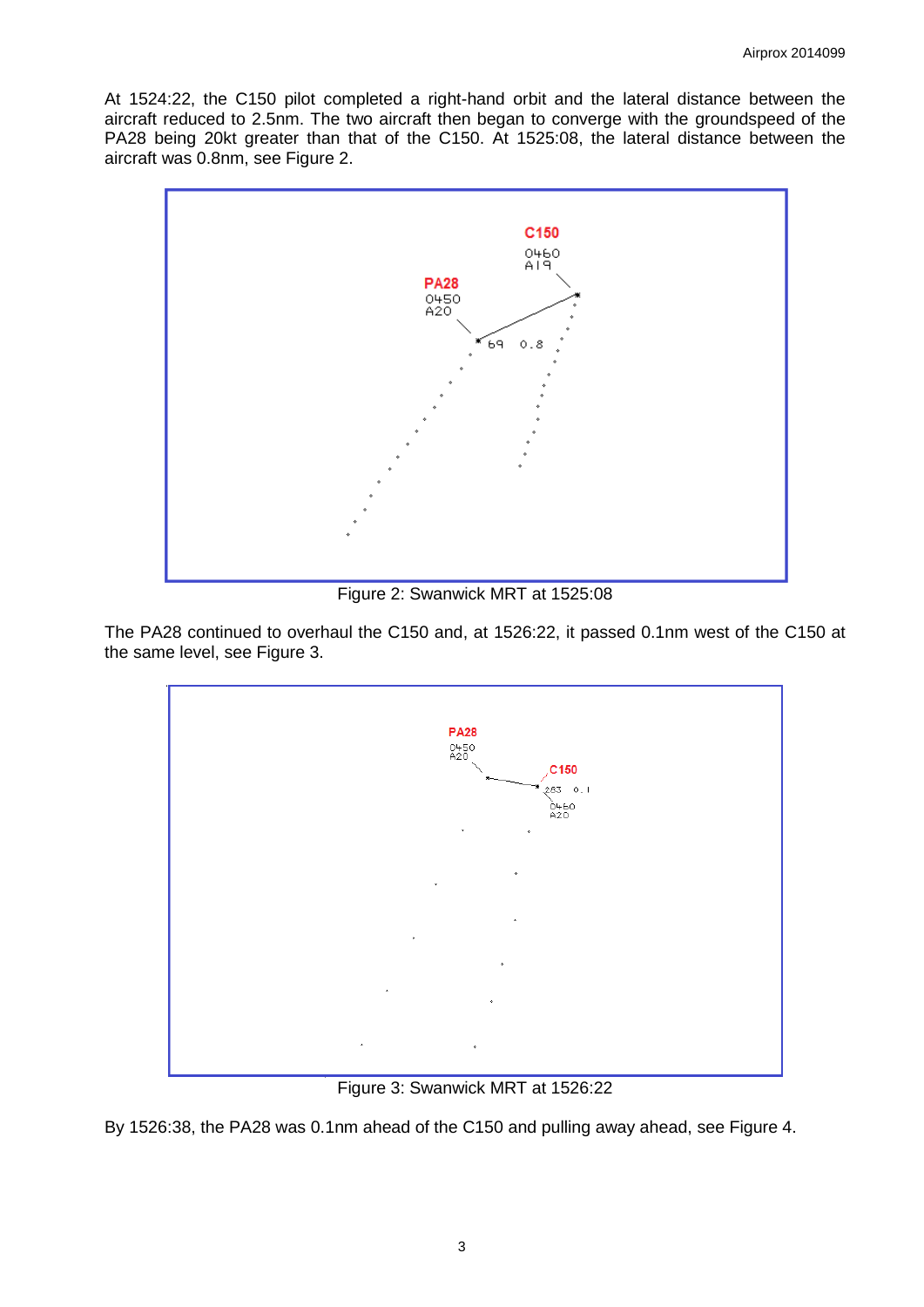

<span id="page-3-0"></span>Figure 4: Swanwick MRT at 1526:38

Both pilots had requested and agreed a Basic Service from Farnborough LARS(W). CAP 774, Chapter 2, Paragraph 2.5, states that pilots should not expect any form of traffic information as there is no obligation placed on the controller and the pilot remains responsible for collision avoidance at all times. If a controller considers that a definite risk of collision exists a warning may be issued to the pilot, however the controller's workload was assessed as medium with a busy frequency and there was no requirement for the controller to monitor the flight.

# **UKAB Secretariat**

Both pilots shared an equal responsibility for collision avoidance and not to fly into such proximity as to create a danger of collision<sup>1</sup>. The C150 pilot had right of way, and the PA28 pilot was required to keep out of the way of the other aircraft by altering course to the right<sup>2</sup>. The PA28 pilot was also required to avoid passing over or under the other aircraft, or cross ahead of it, unless passing well clear of it<sup>[1](#page-3-0)</sup>. The allowable SSR transponder altitude error is  $+/-$  200ft.

# **Summary**

An Airprox was reported when a Cessna C150 and a Piper PA28 flew into proximity at 1526 on Thursday 26<sup>th</sup> June 2014 at a position 6nm west of the Gatwick CTA (base 1500ft) and 10nm west of the Gatwick CTR. Both pilots were operating under VFR in VMC.

# **PART B: SUMMARY OF THE BOARD'S DISCUSSIONS**

Information available consisted of reports from the pilots of both aircraft, radar photographs/video recordings, reports from the air traffic controllers involved and reports from the appropriate ATC authority.

Board members first considered the pilots' actions. They noted that the PA28 pilot had taken-off before the C150 pilot and flew to the south and west of Goodwood before subsequently turning towards his home airfield. The C150 pilot took-off some 30min later and took up a track just east of north. The PA28 pilot, with a higher groundspeed, began to catch up with the C150 and he saw the C150 at a reported range of 3-5nm. Radar replay indicated that the C150 pilot had completed a right

 $\overline{\phantom{a}}$ Rules of the Air 2007 (as amended), Rule 8 (Avoiding aerial collisions).

 $<sup>2</sup>$  ibid., Rule 11 (Overtaking).</sup>